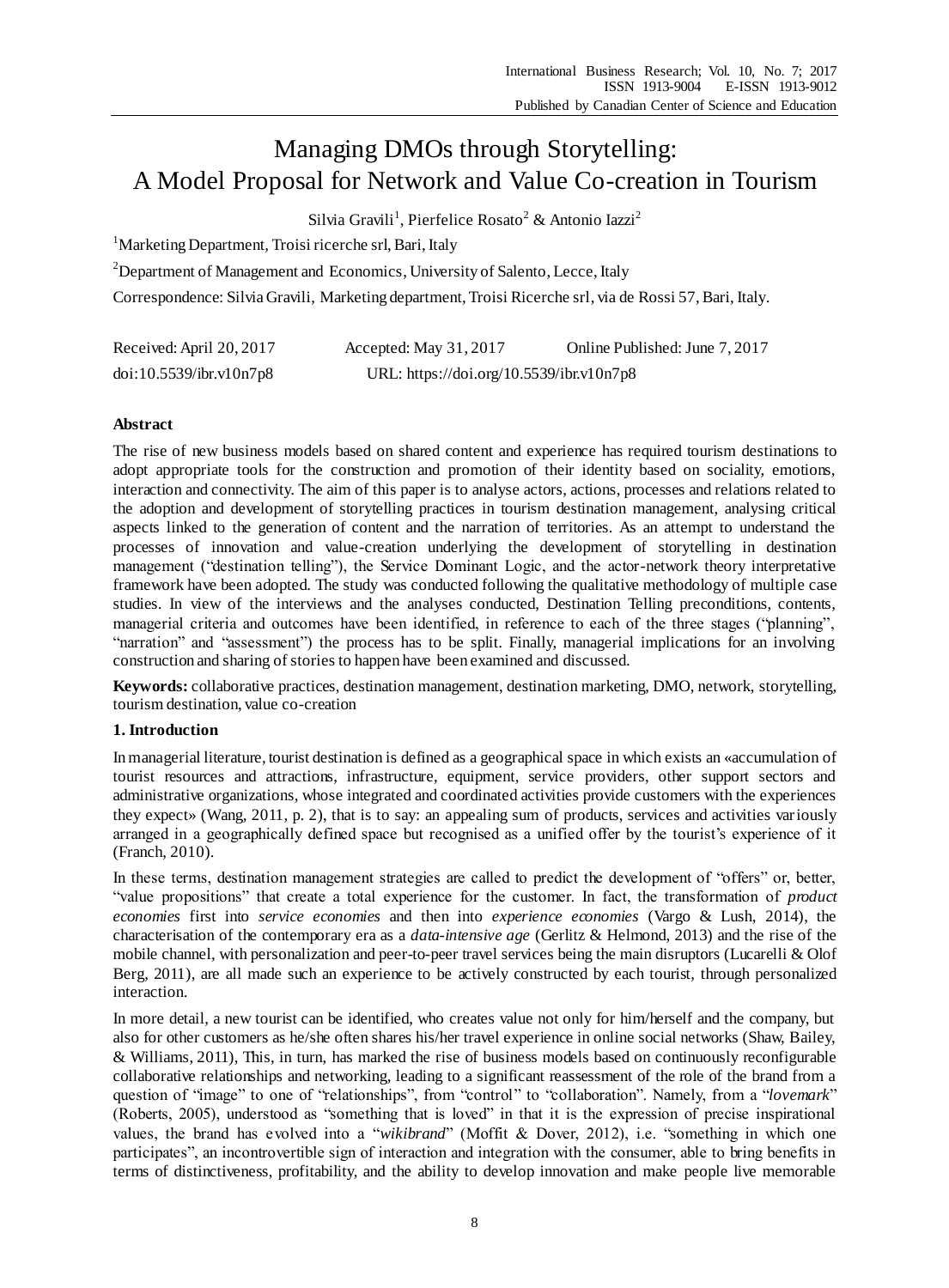experiences (Prebensen, Chen, & Uysal, 2014).

When viewing tourism in this light, customers become co-producers in the tourism experience as they are not merely interested in buying the product but also buying the stories behind the product (Woodside & Megehee, 2010).

In this regard, it is of interest to observe that McCabe and Foster (2006, p. 196) recognised that «tourist experiences are essentially 'stories' about events, places and people», while Chronis (2012, p. 445) noted that a story «transforms an otherwise indifferent space into [an] attractive tourist destination».

In order to reach this goal, and to face the ever-increasing competitive pressures, such a destination is expected to be constantly active and resilient; smarter in defining a well thought-out wikibranding strategy; more open and connected with its stakeholders; and more skilful in drawing on its brand assets as a lever for creating value and winning loyalty by means of participation and engagement. Hence there is a need to use creativity and experiences as a source of differentiation (Tan, Kung, & Luh, 2013), and to promote tourism destinations' identity by such means as sociality, emotions, interaction and connectivity (Russo Spena, Colurcio, & Melia, 2013).

Today, Destination Management Organizations (DMOs) are increasingly adopting storytelling – or «the interactive art of using words and actions to reveal the elements and images of a story while encouraging the listener's imagination», according to the definition by the National Storytelling Network (2011) – in order to involve, entertain and activate the participation of actual and potential visitors. However, to the authors' knowledge, the managerial literature has considered storytelling only by emphasising its connection to product development (Von Hippel, 1986), the provision of memorable experiences (Mossberg, 2008; Martin & Woodside, 2011; Campos, Mendes, Oom do Valle, & Scott, 2015), which also serves to build customer satisfaction (Prebensen, Kim, & Uysal, 2016) and customer loyalty (Lichrou, O'Malley, & Patterson, 2008).

The processes and ways in which storytelling contributes to the development of a tourism destination are still poorly studied, as are the effects of the joint construction of a story in terms of increasing the capacity of a destination's stakeholders for cooperation. As a result, the issue of modelling storytelling in destination management and linking it to the marketing outcomes remains a challenge for researchers.

Based on such considerations, this paper aims to: a) study the key factors and practices of storytelling in destination management, analysing critical aspects relating to content generation and place narration by both managers and users; b) test the hypothesis that the application of storytelling to destination management activities (what we refer to here as "*destination telling*") could represent a fundamental managerial tool not only outside but also within the destination itself, as it supports the construction of the destination identity and enhances the stakeholders' capacity for cooperation; c) model destination telling managerial practices, by identifying the actors, actions, processes and relations linked to the generation of content and the narration of territories by both managers and users. To this end, the value co-creation perspective (Prahalad & Ramaswamy, 2004; Cabiddu, Lui, & Piccoli, 2013; Roseira & Brito, 2014) and Service-Dominant Logic (Lusch & Vargo, 2006, Grönroos, 2008; Polese & Di Nauta, 2013) are adopted, and combined with the actor-network theory interpretative framework (Latour, 2005; Lugosi & Erdélyi, 2009; Van der Duim, Ren, & Jóhannesson, 2013).

#### **2. Managing Stories and Networks for Value Co-creation**

Ever since the studies of "organizational sagas" (Clark, 1972) and "epic myths" (Mitroff & Kilmann, 1975), narration has been considered one of the oldest and most effective devices for the creation, interpretation and consolidation of identity, used by companies and individuals to confer sense and meaning on one's experience (Barthes, 1964). Indeed, on the one hand, by means of clarification, narration makes the participants' knowledge and experiences explicit (Snowden, 2001) and sets out common interpretative coordinates for events, choices and behaviours, which in turn construct new forms of organisational knowledge that are able to orient people's acts. On the other hand, by means of disseminating knowledge, narration influences the development of networks (Cross & Parker, 2004), subjecting the organization's relational capital to an analytical proce ss that allows the identification of the most successful managerial practices (Mossberg, Therkelsen, Huijbens, Björk, & Olssen, 2010), guarding against the threat of oblivion (Bruner, 1991).

Developing as multi-authorial and de-institutionalised forms of communication that are able to integrate cognitive and emotional elements (Chronis, 2012), when applied to the business context (i.e. the DMO), stories come to life in an iterative "dialogic loop" (Kent & Taylor, 1998), in which the public of reference are not mere recipients in a one-directional process, but actors that participate in the construction of (*destination*) *conversations*, which are designed to both identify and represent the culture, values, habits and traditions of the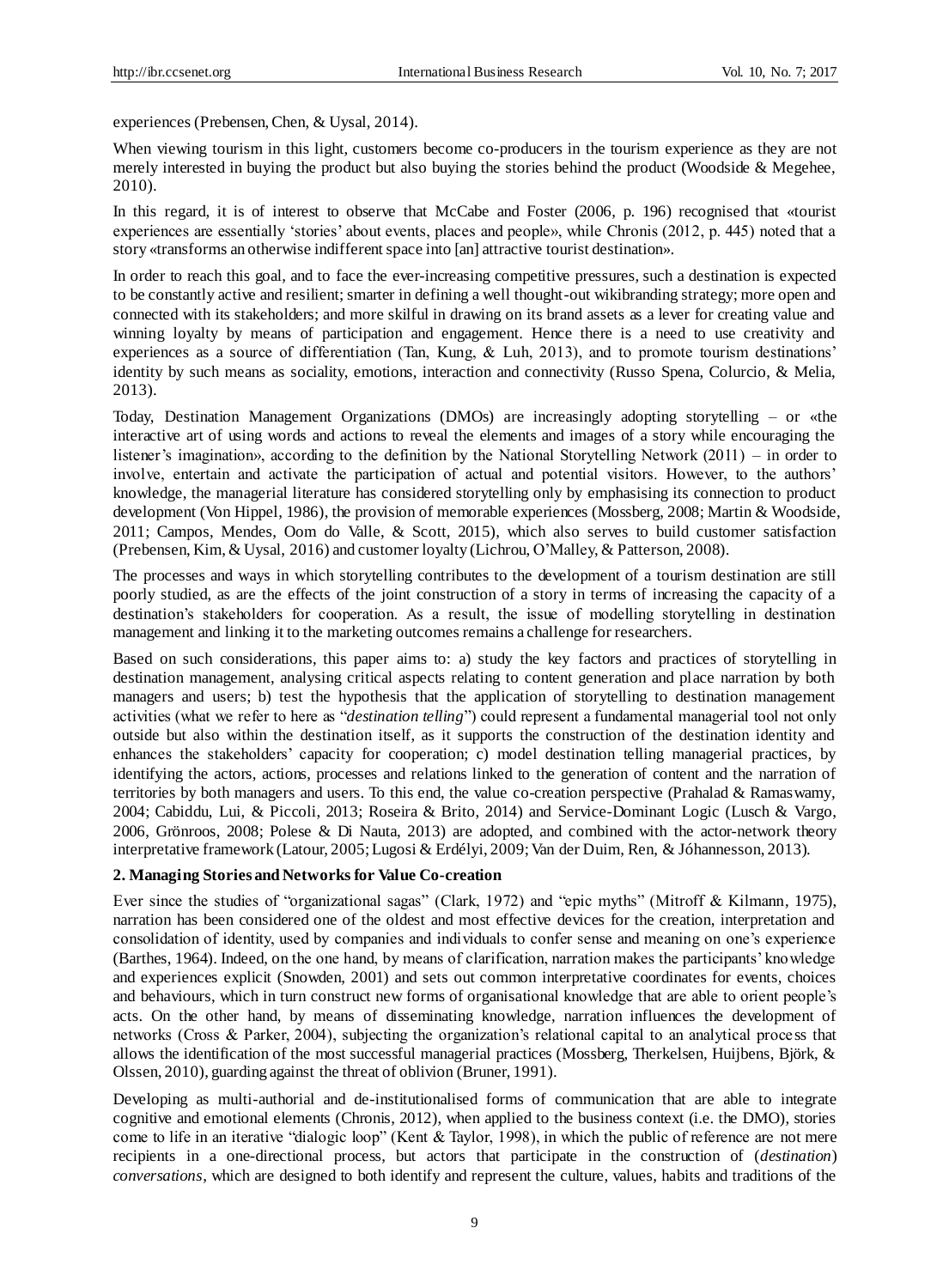community living in it (i.e. the destination), in a symbolic but original way (Lugosi, 2014). That is to say, to stimulate the development of a representative, distinctive and attractive identity (Woodside, Sood, & Miller, 2008) that can also be perceived as "authentic" by potential customers (i.e. visitors) (Wang, 1999). This has the purpose of:

a) capturing the attention, conferring a distinctive personality on the organization (i.e. the destination) brand (Crouch & Ritchie, 1999), while making it highly desirable and memorable (Chronis, 2005);

b) involving the participants, in that they immerse the narrators in the stories of their characters, with whom they identify (Tussyadiah, Park, & Fesenmaier, 2011);

c) prompting the readers to act (i.e. to visit) on their own initiative, enabling a highly personalised experience of the product (i.e. the destination offer) (Suvantola, 2002);

d) favouring the development of emotional "loyalty" connections that can act positively on the consumer's memory (McGregor & Holmes, 1999) and on his/her ways of learning, by stimulating expectations with regard to the outcome of the story (Denning, 2006);

e) making customers "delight" in and achieve deeply satisfying levels of sense making (Pera, 2014).

In these terms, the participatory narration of experiences while living the destination (the proper trigger of storytelling) can be analysed through the *collaborative innovation* perspective, which has been widely discussed by both marketing and managerial literature (Franke, von Hippel, & Schreier, 2006; Fuller, Jawe cki, & Muhlbacher, 2007). A perspective where the distinction between "producers" or "active players" and "consumers" or "passive audiences" disappears, as value is not only created by the seller who delivers it to the buyer.

Rather, in most cases it is co-created by both parties through collaborative processes that involve the access to mutual resources and capabilities as well the coordination of such resources and capabilities (Grönroos, 2011; Day, Fawcett, Fawcett, & Magnan, 2013). A perspective in which all the actors who participate in the process of value creation (companies, employees, consumers, social partners and all other parties with an interest in sharing operationally available resources each according to their specificities and needs) are no longer seen as mere suppliers of goods and services, but as systems, constellations, or networks of resources and expertise working together, with a view to mutual exchange and benefit. Then, the act of narrating, or reading, or sharing stories makes the consumer (i.e., the visitor) the key player in the value-creation process (Payne, Storbacka, & Frow, 2008), while (DMO) managers have the task to support it and foster with adequate services, by leveraging the deep knowledge of the product/service (i.e. the destination) while in use by the consumer and, therefore, by leveraging his experience, history, and location.

As tourism destinations are characterized by multi-scalar and multi-level stakeholder networks - including destination management organizations (DMOs), public administration at municipality or regional level, public and private attractions, various types of tourism-related service providers and actual storytellers, all of them with different interests and agendas - managing such inter-organizational relations has proven crucial (Therkelsen & Halkier, 2010).

However, in order to reach this goal, participation is a necessary but not sufficient condition: as highlighted by the Service Dominant Logic (Vargo & Lusch, 2004), value is the result of both "operant" and "operand" resources, which have to be combined through commitment, integration, and mutual communication, in a holistic perspective.

It arises the need to ensure the broadest possible consensus and to make stakeholders acknowledge the legitimacy of the destination management's actions (Wang, 2011), which in turn leads to new opportunities and a greater level of effectiveness, which would not have been achieved by the stakeholders acting alone (Bramwell & Lane, 2000). In detail, stories create conversations that highlight, by means of metaphor, the destination's tangible and intangible assets (Iazzi, Rosato, & Gravili, 2015), making it possible to find innovative managerial solutions and combine profitability with sustainability (Carrubbo, Moretta Tartaglione, Di Nauta, & Bilotta, 2012), understood as the safeguard of the cultural heritage and values of the destination and its residents (Ryan, 2002; Alkier, Milojica, & Roblek, 2015).

In fact, storytelling enables the destination's stakeholders and residents to rethink their experiences and actions, reconstructing their meaning to share the same vision and values, and highlighting their potential for development in accordance with a common interpretative approach (Rasmussen, 2005). This in turn generates trust and commitment (Barone & Fontana, 2005), encourages cooperation (Herskovitz & Crystal, 2010), makes potential visitors group the lived or liveable experiences into themes (Pine & Gilmore, 1998), and creates a tourist offer that will be perceived as a rich but unified range of products/services (Bramwell & Lane, 2000),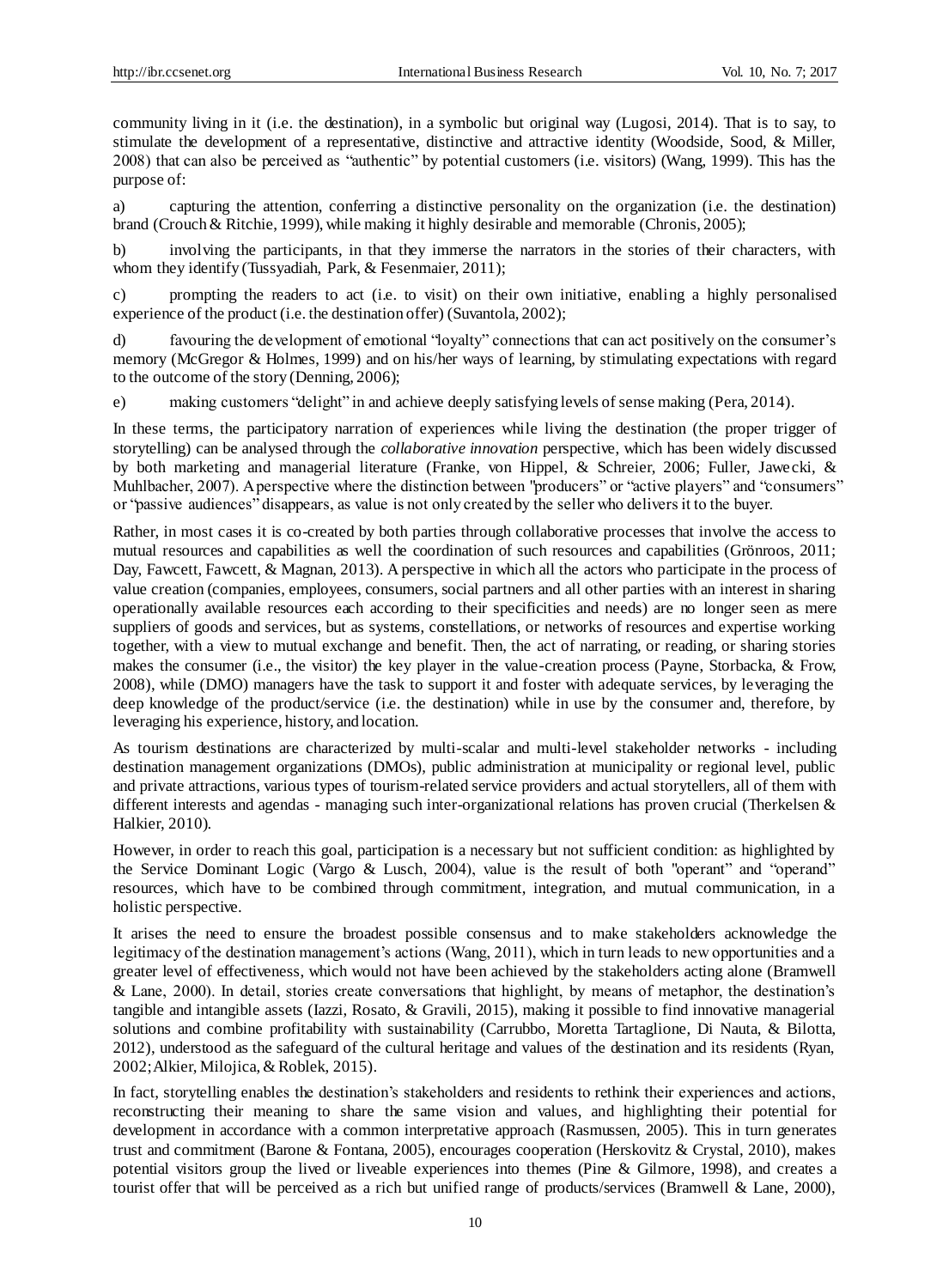eliminating any distortions and/or discrepancies (Hsu, Dehuang, & Woodside, 2009).

In this perspective, the application of storytelling to destination management (what we refer to as "destination telling" – DT) consists of seeking and fostering social and emotional interaction and connectivity (Papadatos, 2006), which leverage participatory processes even from a Service-Dominant perspective and makes activities such as collaborative projecting and "content communitying" the preferred channels for the construction of a common ethos, able to spread rapidly through different social circles.

## **3. Methodology**

As an attempt to understand the processes of innovation and value-creation underlying the development of storytelling in destination management, as well as to analyse the actors, actions, processes and relations linked to the generation of content and the narration of territories by both managers and users, the actor-network theory interpretative framework (Latour, 2005; Lugosi & Erdélyi, 2009; Van der Duim, Ren, & Jóhannesson, 2013) has been adopted.

The conceptual framework and other extended issues relating to DT have been developed based on previous theory as well as multiple interviews with destination staff, business representatives and (online) community members at four destinations in Italy, in accordance with a multiple case study qualitative approach (Yin, 2013).

To this end, after a preliminary literature review, an on-desk survey of all (20) Italian DMOs was undertaken, looking at cases of DT practices. This survey revealed that not all the (12) monitored projects could be considered suitable exemplars; then, each of them was evaluated in detail, specifically assessing:

- a) the degree of innovation (Novelli, Schmitz, & Spencer, 2006; Aquilani & Abbate, 2015);
- b) the ability to highlight the potential of tools based on Web 3.0 (Ferrari, 2015);

c) the ability to develop long-term horizontal participatory processes (Bailey & Koney, 2000; Saxena, 2005);

d) the ability to integrate on- and off-line promotional activities (Fog, Budtz, Munch, & Blanchette, 2011).

The performance of each criteria was measured on a 5-point Likert scale  $(1 = \text{very poor}, 5 = \text{very good})$ , in order to compare DT processes' effectiveness against competitors.

However, it would be problematic if the performance results were aggregated and used directly as a measure of DT effectiveness, because variance exists in the degree of complexity associated with them. As a solution, the degree of complexity was rated, based on managerial literature, on a 5-point Likert scale (1 = not complex at all, 5 = very complex), in order that the more complex criteria applications to be weighted more compared with their less complex counterparts. Then, the effectiveness score in each criteria was finally calculated by using the product of the rated value of performance and complexity (i.e. effectiveness = performance  $\times$  complexity), and a rank was obtained.

With this model, if for instance one DT project performs fairly well only in with complex criteria, its overall effectiveness score should not be very high from the perspectives of value co-creation processes or available (operand and operant) resources allocation effectiveness. In comparison, project implementing more complex applications should obtain high effectiveness scores. In detail, the latter were obtained from the following regions: Emilia Romagna, Puglia, Umbria and Friuli Venezia Giulia.

A series of in-depth interviews (about two hours each) with different managers of the DMOs promoting the specific projects of interest, as well as with among-industry representatives and both online and offline community members were conducted, in order to identify relationships, functions and challenges arising from the development of DT projects, as well as to test the hypothesis that the application of storytelling to destination management activities could represent a managerial tool not only outside but also within the destination itself. The interviews were transcribed, codified, and analysed. Data saturation (Glaser, 2002) was achieved after conducting in-depth interviews with 7 DMO managers and 30 among-industry representatives, online and offline community members over a four-week period (see Table 1).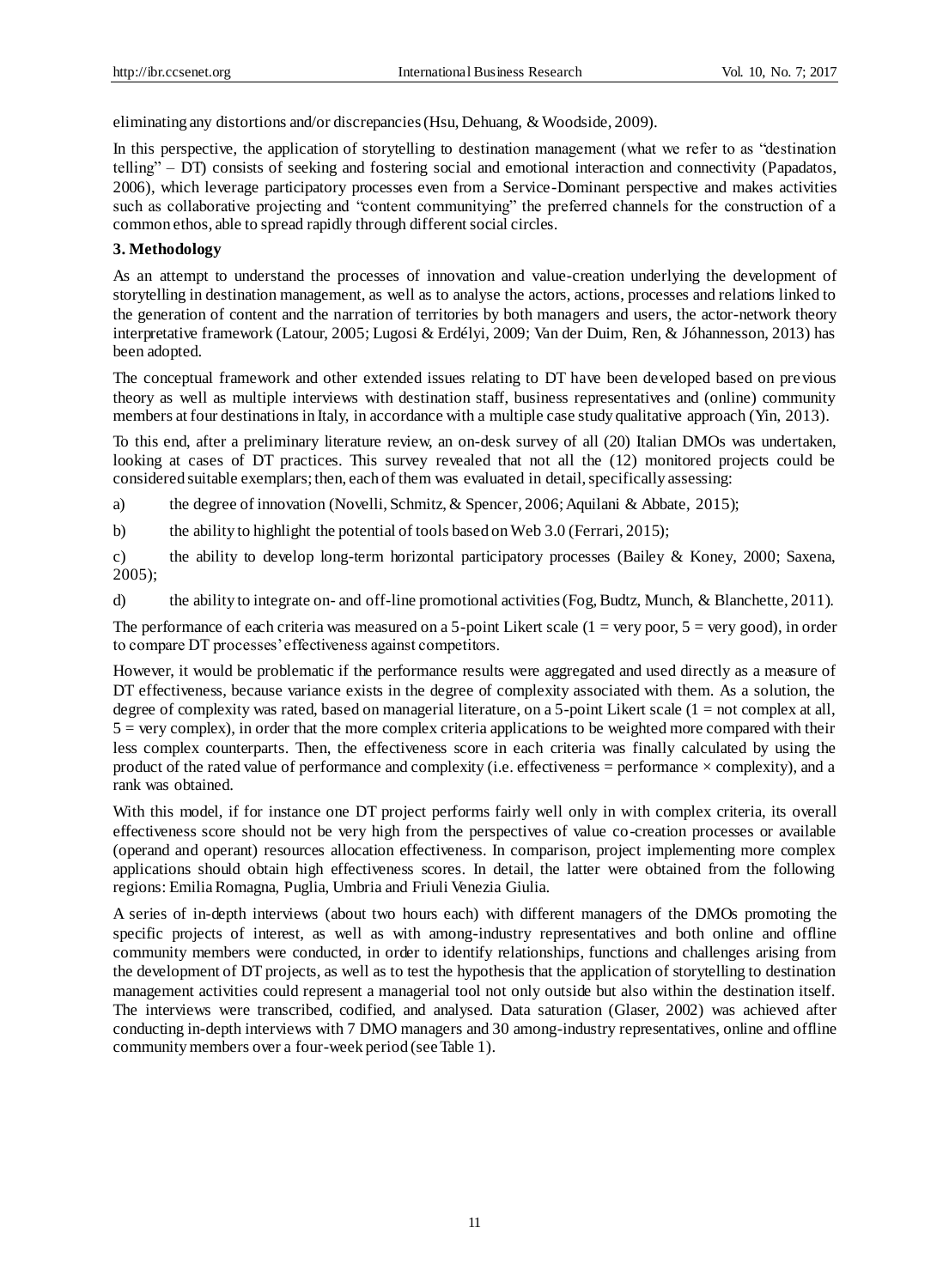#### Table 1. Sample description

|                         | Stakeholder Sector                    | Position              | Age |
|-------------------------|---------------------------------------|-----------------------|-----|
| $\mathbf{1}$            | Regional DMO                          | Director              | 45  |
| $\overline{\mathbf{c}}$ | Regional DMO                          | Director              | 40  |
| 3                       | Regional DMO                          | Social Media Manager  | 30  |
| 4                       | Regional DMO                          | Community Manager     | 32  |
| 5                       | Regional DMO                          | Social Media Manager  | 35  |
| 6                       | Regional DMO                          | Social Media Manager  | 30  |
| 7                       | Regional DMO                          | Director              | 43  |
| 8                       | Accommodation (hotel)                 | Social Media Manager  | 38  |
| 9                       | Accommodation (holiday farm)          | Social Media Manager  | 33  |
| 10                      | Accommodation (hotel)                 | Owner                 | 36  |
| 11                      | Accommodation (holiday farm)          | Director              | 31  |
| 12                      | Accommodation (hotel)                 | Director              | 50  |
| 13                      | Accommodation (Convention service)    | Owner                 | 53  |
| 14                      | Accommodation(b&b)                    | Social Media Manager  | 51  |
| 15                      | Incoming                              | Director              | 48  |
| 16                      | Incoming                              | Owner                 | 46  |
| 17                      | Incoming                              | Owner                 | 49  |
| 18                      | <b>Attractions</b>                    | Director              | 46  |
| 19                      | <b>Attractions</b>                    | Director              | 41  |
| 20                      | Attractions                           | Communication Manager | 39  |
| 21                      | Arts and culture (archeological park) | Director              | 52  |
| 22                      | Arts and culture (museum)             | Social Media Manager  | 43  |
| 23                      | Arts and culture (museum)             | Director              | 57  |
| 24                      | Arts and culture (museum)             | Content Manager       | 35  |
| 25                      | Events organization                   | Artistic Director     | 44  |
| 26                      | Events organization                   | Social Media Manager  | 33  |
| 27                      | Events organization                   | Owner                 | 49  |
| 28                      | Events organization                   | Social Media Manager  | 29  |
| 29                      | Non-profit                            | Director              | 37  |
| 30                      | Non-profit                            | Social Media Manager  | 33  |
| 31                      | Retail                                | Owner                 | 61  |
| 32                      | Retail                                | Director              | 54  |
| 33                      | Travel blogger                        |                       | 37  |
| 34                      | Travel blogger                        |                       | 31  |
| 35                      | Travel writer                         |                       | 43  |
| 36                      | Press agent                           |                       | 56  |
| 37                      | Travel Journalist                     |                       | 44  |

Then, a conceptual framework of Destination Telling was drawn up, in order to make explicit the contribution of storytelling to the broader process of tourism destination management. In detail, the theoretical model was defined by three major constructs (besides an analysis of DT contents in themselves), with the emphasis on the nature and dynamics of DT marketing. These include: (i) the *activation* construct, which refers to those elements without which the narrative, social and environmental conditions for stories to flow could not be delineated; (ii) the *stage* construct, which captures the actors, dynamics and infrastructure of DT processes; and (iii) the *outcome* construct, which describes the consequences of DT activities.

Finally, managerial implications for an involving construction and sharing of stories to happen were examined and discussed.

This ensured consistency with the objectives of the study and provided substantial clues to the nature of the phenomena, even with reference to their ground, accuracy, and generalization (Eisenhardt & Graebner, 2007).

#### **4. Destination Telling: A Conceptual Framework**

The results of the interviews conducted show that DT, as a form of narration, is characterised by multiplicity and interactivity, which both involve all the key elements of textuality – themes, characters, tools and resources - and by a high degree of dynamism and inclusivity in the creation and use of what is narrated, which always makes "the teller" and "the reader" switch their roles, in a deeply empathic loop.

This is achieved via the development of a collaborative process that is both broad and deep, informal and among equals, but does, however, require the presence of an "authority" that guides it from a long-term perspective. The absence of such an authority may result in a more limited willingness among narrators and readers to engage in dialogue – an essential condition if narration is to succeed.

In this regard, DMO management is called upon to act as catalyst and facilitator: on the one hand, it has to gather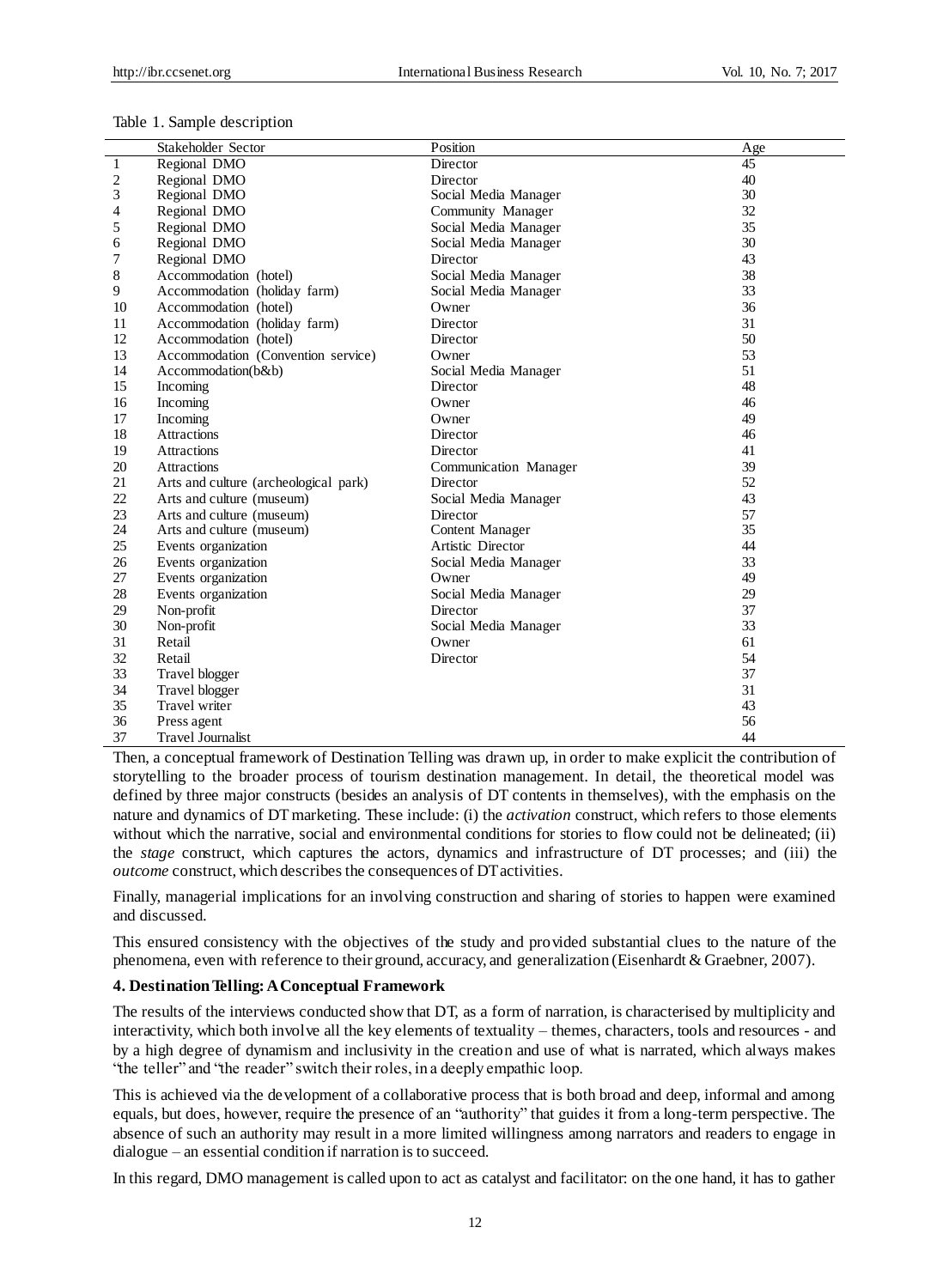the demands of the destination's stakeholders (i.e. Operators, Residents, and Public Institutions), activating participatory processes founded on listening; on the other, it has to create platforms for the involvement of the stories' potential "readers", as well as for the management of relations and feedback. And it is precisely the development of these platforms, characterised by a high level of transmediality (Jenkins, 2006), which enables the management to encourage participation in the narrative process, to activate dialogue among various authors and readers, and thereby to participate itself in the narration as a proper actant (Figure 1).

#### **ACTIVATION**

**STAGE** 

**OUTCOME** 



Figure 1. Destination telling dialoguing loop: actors and relations

Indeed, DT aims at the construction, around the destination, of an *ecosystem of meaning*, where each subject involved in the shared narration of content and services – a narration that, as a matter of fact, acts as a proper form of planning – suggests a possible way of experiencing the destination itself, potentially exploitable in terms of promotion and marketing.

Both DMO managers and community members agree that the process that leads to the construction of such an ecosystem consists of three essential stages (planning, narration and assessment of results) and it cannot begin without first meeting certain fundamental requirements, including:

a) the adoption of an attitude of honesty and respect for the ideas thus gathered (an attitude which is strongly required by online community tellers and readers), recognising the creative contribution of each of the participants in the narration, which starts with the realisation that they are the ones who confer rhetorical force on the story, in that they infuse their personal stories, motivations and choices.

b) the creation of empathy, which allows the management of the destination to draw on the storytellers' collective intelligence, with the aim of generating innovation, providing increasingly memorable experiences and thereby maintaining the competitiveness of the destination itself (Tung & Ritchie, 2011).

During the planning phase, the objectives of the storytelling activity and the theme of the story to be told are identified, the narrative framework (e.g. characters, media, timing, literary genres, etc.) is set (Note 1),strategies to attract and maintain interest are drawn up (this, because of the secondary role played by incentives of an economic nature), the *servicescape* is established (Booms & Bitner, 1981), and the key players who are able to activate the growth – both sequential and intertwined – of the narrative units are identified. Destination managers do this by selecting, on the basis of the destination's resources, the most interesting ideas to propose, with the aim of suggesting, during the narration phase, new points of view and/or relations between characters, thereby prompting the storytellers to deploy special narrative effects that can draw the interest of readers and induce them to keep reading. It is via this growth that ideas proposed by some users are taken up and developed by others, making use of the pleasure that people feel when cultivating their own interests and transmitting to others the results of their intuitions.

Listening carefully to the passions, interests and needs of current and potential consumers is also useful, from DMO managers' and business operators' perspectives, for identifying first and foremost the *conditions of*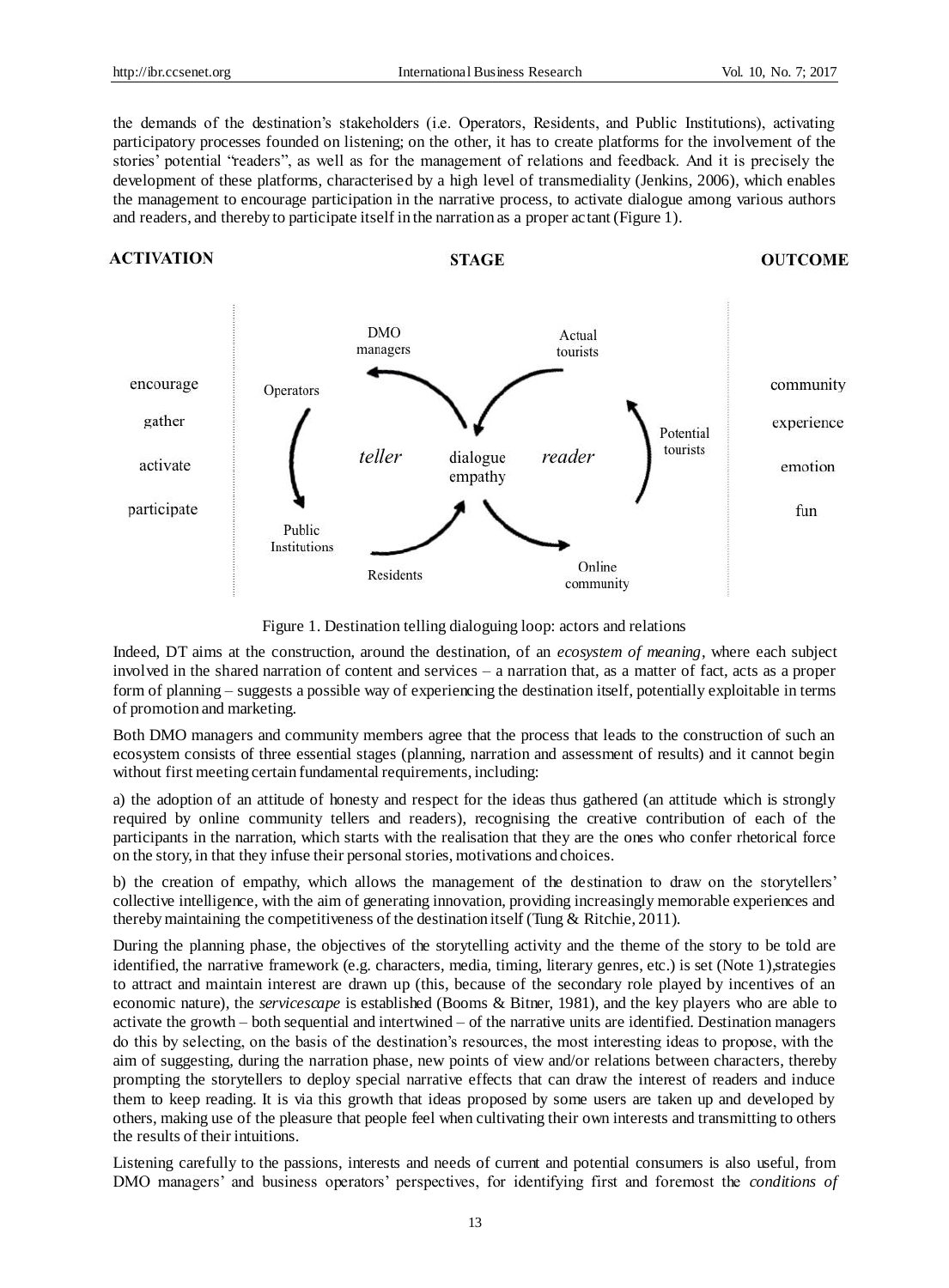*credibility* of the narration and, subsequently, the narrative cores that are most compelling for the public. It is on these that the narrated stories will be developed by means of a series of touch points that can positively influence the perceptions, actions and relations between storytellers.

However, in order for this to happen, the "authority" that makes the narration flow from a long-term perspective needs to be aware of the bidirectional, multi-modal, modular, authentic and non-extemporaneous nature of DT, as properly managerial criteria.

- *Bidirectionality* refers to the situation in which the destination manager and the tourist (current and/or potential) continuously exchange the roles of reader and (co)author, sender and recipient of the message.
- *Multimodality* is the case in which each user, like a modern *bricoleur* (Levi-Strauss, 1964), can at any time, on the basis of his or her specific needs and interests – recreate the touch points on which the narration is based, and can thereby experience the destination's resources in a highly-personalised way. It is therefore not a question of a merely "additive" activity or one that affects only the narrative forms and structures, but of a different system of signifying that is able to make full use of the transmedial dimension via which the narration develops, and to create narrative sub-plots, designed for particular niches of consumers/readers.
- *Modularity* is an expression of the shift away from the canonical scheme, which is linear and mono-authorial. In contrast, with modular narration, each story takes shape as the result of a broader sequence of stories. As the narration proceeds, the individual tales of the users are configured as separate objects that can also be selections, adapted and combined to meet the need for a personalised aesthetic experience.

This enables us to better understand the notion of *authenticity*, as the narrated stories construct tools for the effective representation of the self (Kim & Jamal, 2007). This is also shown by the fact that the narrators rarely use pseudonyms, choosing rather to appear in the stories in which they are characters with their own names. In this sense, participation in the narration is «easily at hand and simple to use» [Lundby (2008), p. 4], because it draws directly from one's own personal experience; the act of narrating one's lived experiences thus becomes one of the preferred ways of attributing meaning to a mass of available information, as well as a way of constructing – fulfilling from the recreational point of view – a universe of meanings that are shared by the members of the community, which is then defined precisely in these terms.

However, DMO managers and operators agree that the effectiveness of this activity is closely dependent on careful planning (hence its *non-extemporaneous nature*), which is also necessary in order to reduce the risks arising from the redistribution, in accordance with the principles of democratic empowerment, of processes that were once the exclusive prerogative of destination management, which could then lead to the loss of full control over the destination's identity.

The actual launch of the narration enables the content of the six Ws  $(D'Autilia, 2013) - Who$ , What, Where, When, Why and While – to be made explicit, so as to amuse and intrigue narrator and reader alike, and above all to make them feel emotions by deploying the following strategies identified by Fontana (2011):

- *Penetration*, understood as the ability of the narration to enter the readers' lives;
- *Multiplicity*, i.e. the plurality of communicative channels and media on which the narration is provided;
- *Construction of a world* that is able to become an integral part of the "real" one;

 *Extractability,* understood as allowing the reader, via the story and its characters, to identify new lines of development of his or her own identity;

 *Seriality*, which means that the segments of stories that constitute the main narration can be opened up, closed and reopened, not only within the same medium but also between different media;

 *Subjectivity*, i.e. inducing the reader to see the story through the eyes of a character, in order to obtain a greater identification with what is being narrated;

*Performance*, understood as the activation of a community around the narrated object.

Thanks to the immediacy, apparent simplicity and originality of the story, the words, images and sounds through which the narration unfolds thus become the expression of the culture, ethics and values – in addition to the past relational investments – of the destination's internal (typically: the DMO, the public and private operators, the community of residents) and external (the current and potential tourists, as well as the communities of users already active online that often act as "catalysts") stakeholders.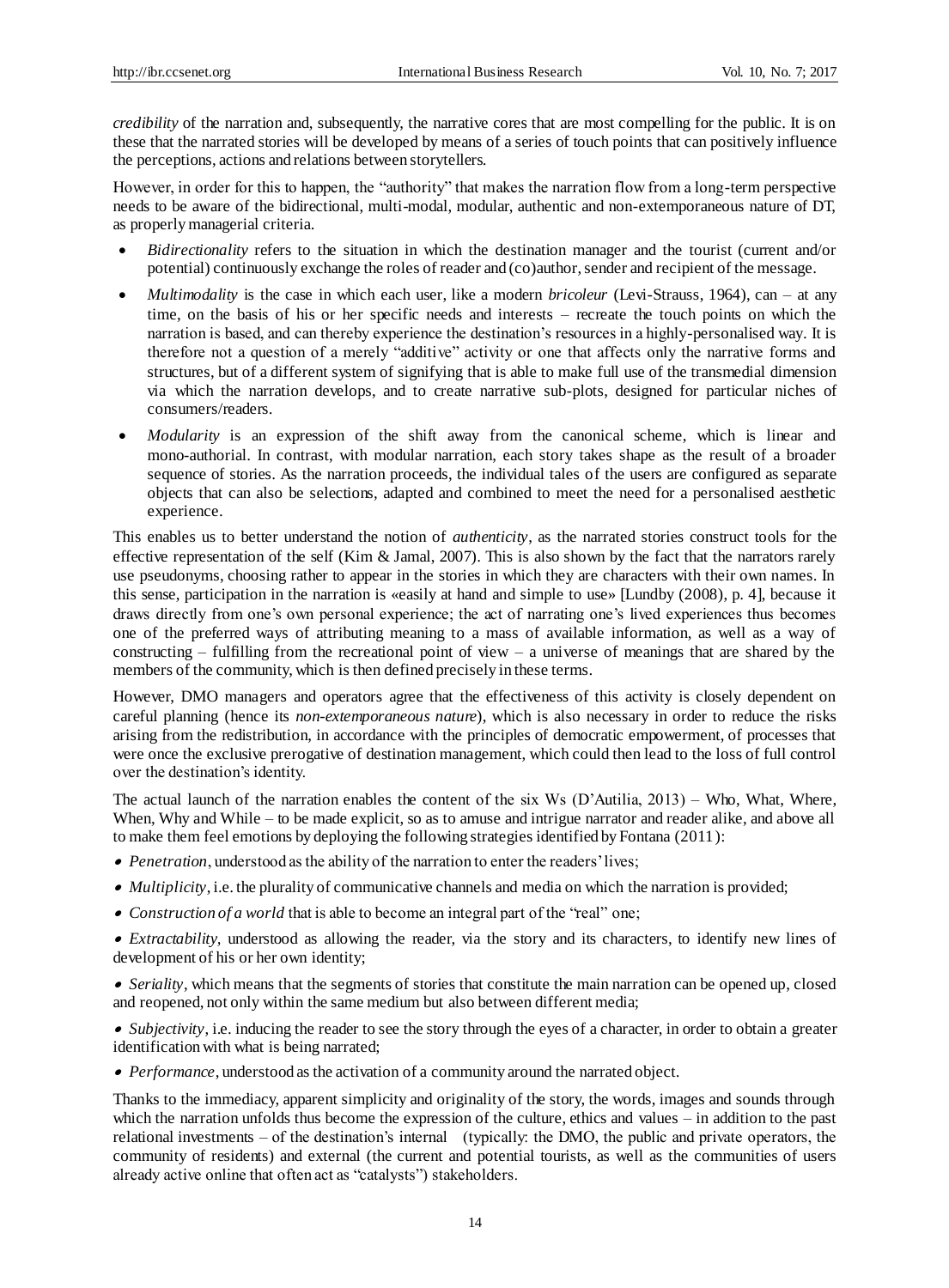It is precisely these aspects that makes it necessary to conduct a systematic and neutral survey, in order to determine the degree to which the story has actually involved the users and supported the DMO in the pursuance of the desired goals. So, the assessment phase is based on such activities as the analysis of conversations, ethnographic observations, mapping of social graphs and influencers, and measurement of engagement, whose results will then be shared among the destination's internal stakeholders.

For these reasons, the monitoring must be conducted by the DMO in compliance with the principles of *transparency* (seen in the clarity of the criteria and the tools used to verify effectiveness and efficiency in the pursuance of the desired benefits), *meaningfulness* (i.e. the relevance to strategic decision-making of the parameters used for assessment), *reliability* (manifested in the adoption of clear, objective and verifiable assessment parameters), *circularity* (i.e. dissemination of the results of monitoring to all the actors of the DMO) and the *continuity* (or constant periodicity) of the surveys.

Therefore, in view of the interviews and the analyses conducted, Destination Telling can be systematized as described in Table 2. In detail, preconditions, contents, managerial criteria and outcomes are identified, in reference to each of the three stages ("planning", "narration" and "assessment") the process has to be split.

|                                      |                                                                                           | <b>STAGES</b>                                                                                                                    |                                                                            |
|--------------------------------------|-------------------------------------------------------------------------------------------|----------------------------------------------------------------------------------------------------------------------------------|----------------------------------------------------------------------------|
|                                      | Planning                                                                                  | <b>Narration</b>                                                                                                                 | Assessment                                                                 |
| <b>PRECONDITIONS</b>                 | Honesty                                                                                   | Immediacy<br>٠<br>Simplic ity                                                                                                    | • Neutrality<br>• Systematicness                                           |
|                                      | Respect<br>Empathy                                                                        | Originality                                                                                                                      | Willingness to share                                                       |
| <b>CONTENTS</b>                      | <b>Objectives</b><br>Resources<br>Key-players<br>Touch point<br>Conditions of credibility | Who<br>What<br>Where<br>When<br>Why<br>While<br>٠                                                                                | • Conversations<br>Social graphs<br><b>Influencers</b><br>Engagement       |
| <b>MANAGERIAL</b><br><b>CRITERIA</b> | Bidirectionality<br>Multimoda lity<br>Modularity<br>Authenticity<br>Non-extemporaneity    | Penetration<br>Multiplic it y<br>٠<br>Construction of a world<br>Extractability<br>Seriality<br>٠<br>Subjectivity<br>Performance | Transparency<br>Meaningfulness<br>Reliability<br>Circularity<br>Continuity |
| <b>OUTCOMES</b>                      | Narrative framework<br>Engagement strategy<br>Servicescape                                | <b>Stories</b><br>٠<br>Common values<br>Shared ethos                                                                             | Service experience<br>Visibility<br>• Destination image                    |

Table 2. An integrative framework for destination telling management

In these terms, and in order to strengthen destination identity while promoting it significantly to a wider audience, DMOs should focus their storytelling strategies on the integrative framework and not on single encounters, tailoring marketing actions to specific stages in a DT management process.

# **5. Managerial Implications**

We have described DT as a multi-authorial process that, by creating a proper ecosystem of meaning, can provide the DMO with elements of knowledge useful for consolidating the value of the destination brand from the perspective of co-creation. In fact, if stories get «the brand to work coherently and consistently because […] pull together pieces of a picture into a more emotional and meaningful whole» [Douglas (2009), p. 23], this is particularly true when we consider that a tourism destination is a complex entity driven not just by competitive dynamics with regard to the world outside it (the destination vs. its competitors), but also by those practices which, in a context of co-opetition, develop within it (Wang & Fesenmaier, 2007).

Therefore, it is increasingly necessary to develop managerial actions based on the understanding of the informal, collaborative and network dimensions underlying the narrative process, an additional aim of which is to configure participatory models of governance that are based on flexible structures, in which information flows easily, in a framework of continuous learning. This, by transversally applying, in each of the essential stages (*planning*, *narration* and *assessment*) the construction and sharing of the stories, consists of a proper storytelling management*,* which may be understood in three ways:

*interaction management*, here defined as the ability to develop horizontal and collaborative processes among all subjects potentially involved in the narrative project;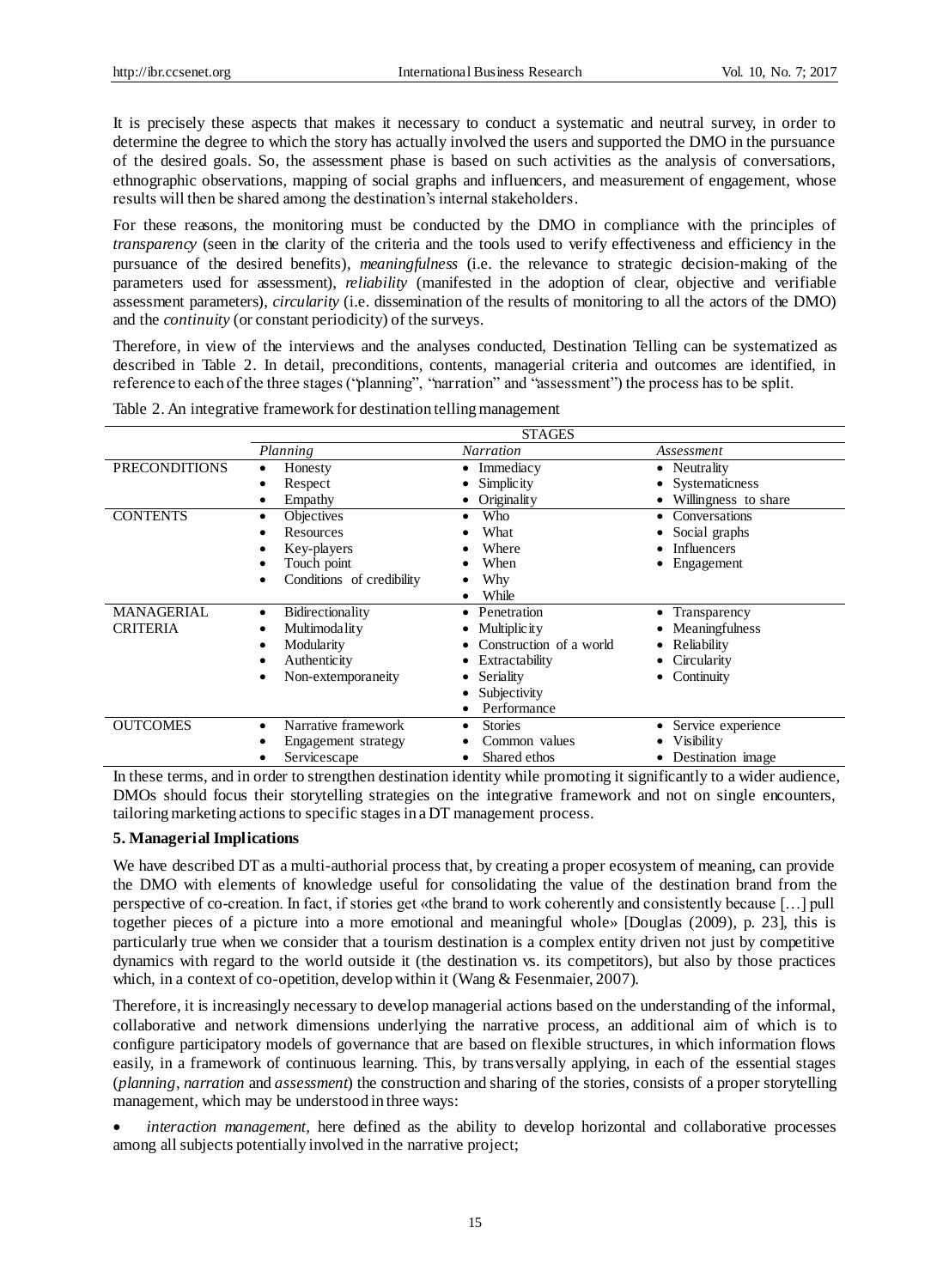*content management,* understood as the ability to make the best use of the storytelling skills of the narrators, with the aim of increasing the emotional link with the destination itself by making the stories about the destination attractive and compelling;

 *crisis management,* seen in the ability to respond in a personal, rapid and effective way to all claims and/or comments that might damage the destination's brand value, in order to neutralise any negative word-of-mouth publicity and prevent such judgements being repeated in the future.

As observed, DT can act as an innovative, relevant and effective management tool not only in reference with the relationship between destination as a whole and its external stakeholders, but also in defining relationships among all the different kind of subject working within it.

In particular, when appropriately governed by the DMO, these practices allow to enhance the contribution of the various stakeholders in enhancing destination identity and, in this way, in strengthening the sense of belonging of each person involved in the process of destination development.

Indeed, by emphasising the elements of interactivity, involvement and participation implicit in narrative practices, it is possible to develop long-term inclusive and collaborative behaviours that are able to increase the brand's online recognisability, fuelling viral word-of-mouth phenomena, as reflected by the interviews conducted. From the content of these stories it is also possible for the management to draw more specific indications concerning the needs, desires, expectations and experiences of their targets of reference (both internal and external), which they can make use of when it comes to the construction of the integrated tourism product, enhancing the distinctiveness and competitiveness of the destination.



Figure 2. Destination telling management, stages and benefits

In this sense, the shared construction of stories favours the development of lasting relationships, which can boost operational efficiency in relations with stakeholders, even at the intersectoral level. In fact, the analysis conducted clearly shows that one of the elements that most strongly influences the contribution of DT to a broader process of destination development is precisely the nature of the relations that are established between the public and private actors operating within it.

In addition, stories provide a real framework within which to aggregate the entire destination offer, guaranteeing comprehensibility, uniformity and consistency to all the promotional and marketing activities developed by the various subjects operating in the DMO. In these terms, while one of the main objectives of the adoption of DT practices is to provide a more intense and richer user experience of the destination, it is also true that the shared development of stories helps to perpetuate and safeguard its cultural and environmental heritage.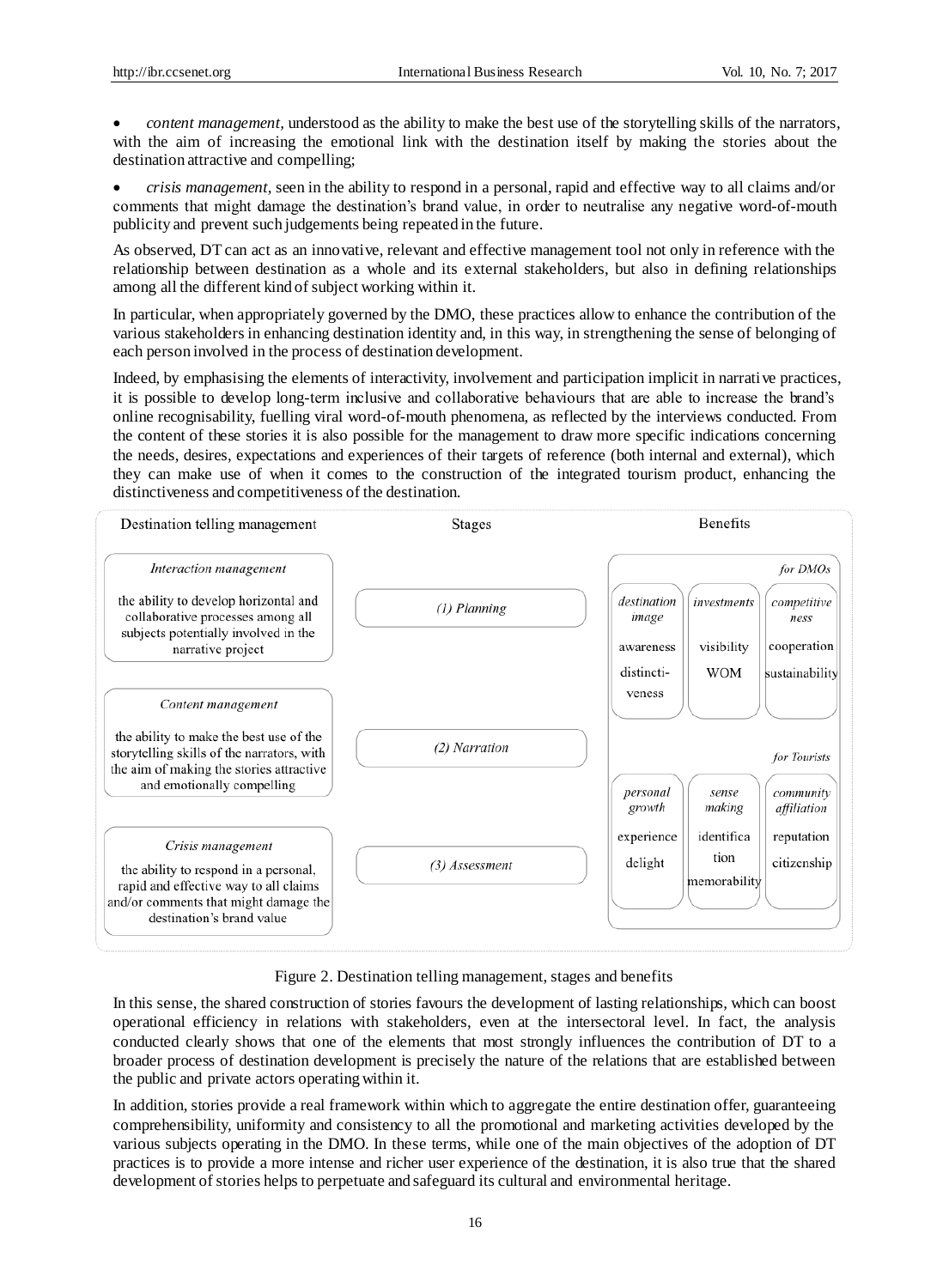Finally, it must not be forgotten that today's always-connected travellers seek information and assistance not only before, but even during their trips. This results in a shift of focus for tourism operators from the time of the booking to that of the travel and staying, in order to become mobile travel assistants. Then, through DT DMOs can offer consumers versatile and culturally appropriate experiences, both online and offline, not only by showing the multitude of travel options, but also by offering – through stories – trusted reviews and accurate local information.

In these terms, DT acts as a value co-creation catalyst at all stages of the buying process, including post-purchase, which supports both the DMO and storyteller in the pursuance of the desired benefits. On the basis of the data collected, with regard to destination, such benefits can be assigned to three macro-categories: the construction or consolidation of the destination's image, with due consideration of de-seasonalisation; its visibility, given the reduced investment in communication (compared to the budget necessary for a traditional media campaign); and the construction of a user service/experience that is increasingly fulfilling and memorable. On the other hand, through participation in the narration process, customers are supported in their personal growth, in achieving deeply satisfying levels of sense making, and in gaining reputation and credibility in community affiliation, by feeling like proper citizens (Figure 2).

### **6. Conclusions**

The analyses conducted allowed to depict a conceptual framework of Destination Telling where subjects, relations, and operational logic are identified, in order to ensure effectiveness and efficiency in its application in terms of destination management.

In detail, they have shown that the application of these tools can become useful to destination management practices both in the relationship with external stakeholders, and in the key of innovative communication and relationships with internal stakeholders, as they strengthen those aspects of destination identity building and promotion which are at the base of the whole enhancement processes.

The adoption of storytelling in the overall destination management plan will on the one hand support the marketing information system, making it possible to obtain useful information on the development of a distinctive destination identity in real time, as well as identify and satisfy the needs of current and potential tourists by providing memorable experiences. On the other hand, it will help to consolidate collaborative practices among the stakeholders of the DMO, as it is a tool for integrating the various experiences of the actors in the destination, which works thanks to the sharing of interpretative schemes that are able to positively influence commitment*,* climate and motivation and, consequently, the level of service offered.

This paper represents a fresh attempt at expanding the framework on destination marketing and management. Conventional research usually focuses on developing tools and techniques to understand and approach consumer markets, then places the emphasis on the external environments for tourism destinations. However, in the tourism context, the destination products are produced in such a way that different elements are assembled at the time of consumption in order to provide the total customer experience, then require a value-creation network based on simultaneous coordination and cooperation among various (both operand and operant) stakeholders, who have to work together harmoniously in order to achieve a common goal. As such, successful DT practices entail a profound understanding of the critical aspects in the collaboration process, which is a possible future research perspective in order to improve the model developed here.

Moreover, limitations lie mainly in the risk of restricting the observation to certain experiences of storytelling which, while partly justified by the exploratory nature of the research, reduce its generalisation. It is therefore expected that the results of the interviews and, more importantly, the frameworks proposed, will broaden their informational basis, through a study of the structural data pertaining to the network of interactions that stories generate, which would also make reference to consumer perceptions, the results of individual projects and the consequences of storytelling practices for destination performance.

#### **References**

- Alkier, R., Milojica, V., & Roblek, V. (2015). A holistic framework for the development of a sustainable touristic model. *International Journal of Markets and Business Systems*, *1*(4), 366-387. https://doi.org/10.1504/IJMABS.2015.074213
- Aquilani, B., & Abbate, T. (2015). Open innovation through customers: open innovation intermediary services supporting firms. An exploratory study. *International Journal of Markets and Business Systems*, *1*(3), 244-259. https://doi.org/10.1504/IJMABS.2015.073533

Bailey, D., & Koney, K. M. (2000). *Strategic Alliances Among Health and Human Services Organizations*.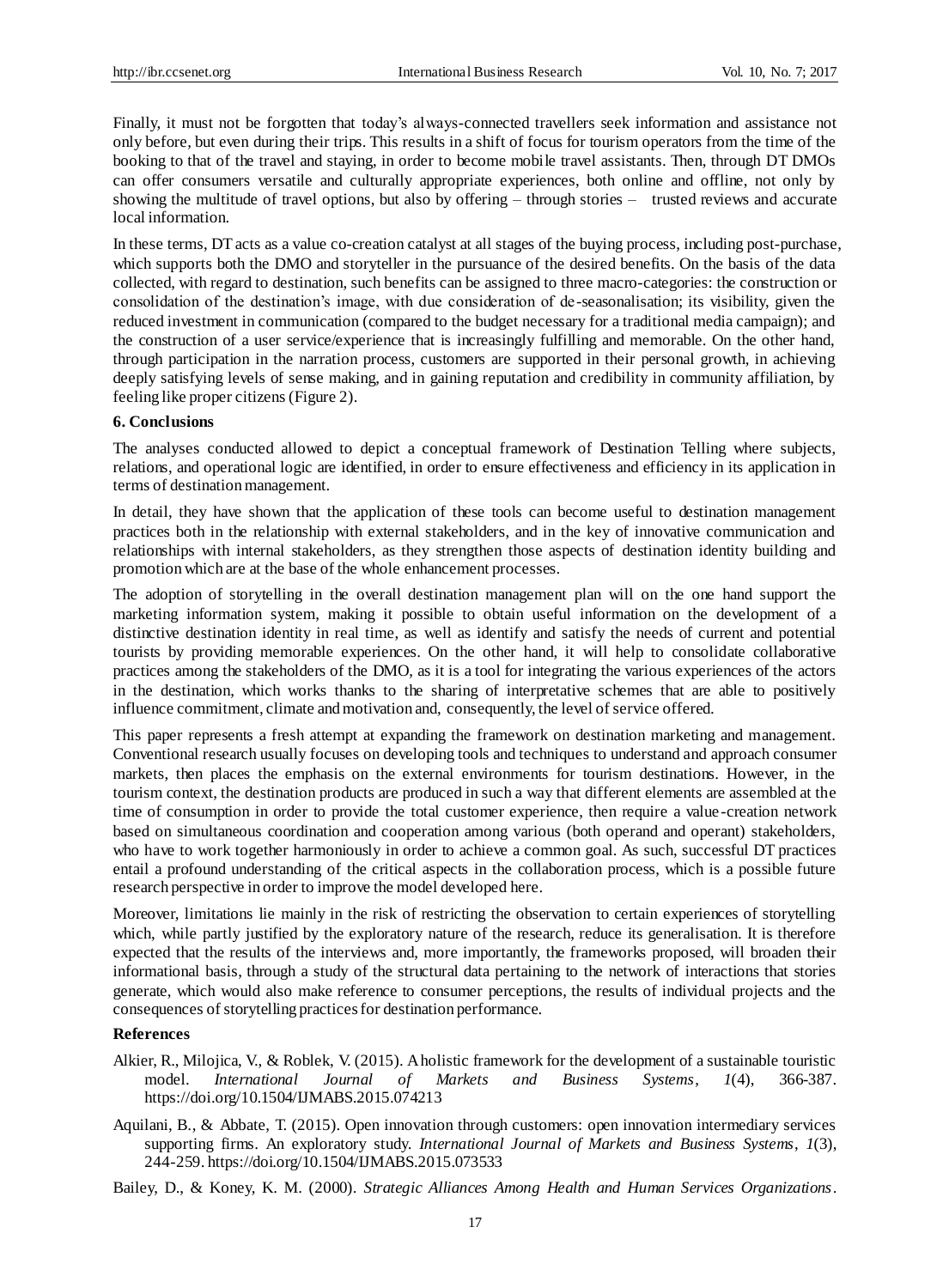London: Sage Publications. https://doi.org/10.4135/9781483328546

- Barone, M., & Fontana, A. (2005). *Prospettive per la comunicazione interna e il benessere organizzativo. Appartenere, integrarsi e comunicare nell'organizzazione che cambia,* Milano: Franco Angeli.
- Barthes, R. (1964). Rhetoric of the Image. *Communications,* 37-51.
- Booms, B. H., & Bitner, M. J. (1981). Marketing strategies and organization structures for service firms. *Marketing of Services*, *25*(3), 47-52.
- Bramwell, B., & Lane, B. (Eds.) (2000). *Tourism collaboration and partnerships: Politics, practice and sustainability* (Vol. 2), Clevedon: Channel View Publications.
- Bruner, J. (1991). The narrative construction of reality. *Critical Inquiry,* 1-21. https://doi.org/10.1086/448619
- Cabiddu, F., Lui, T. W., & Piccoli, G. (2013), Managing value co-creation in the tourism industry. *Annals of Tourism Research, 42,* 86-107. https://doi.org/10.1016/j.annals.2013.01.001
- Campos, A. C., Júlio Mendes, J., Oom do Valle, P., & Scott, N. (2015): Co-creation of tourist experiences: a literature review. *Current Issues in Tourism,* 1-32. https://doi.org/10.1080/13683500.2015.1081158
- Carrubbo, L., Moretta, T. A., Di Nauta, P., & Bilotta, A. (2012). A service science view of a sustainable destination management. *China-USA Business Review*, *11*(11), 1017-1035.
- Chronis, A. (2005). Co-constructing Heritage at the Gettysburg Storyscape. *Annals of Tourism Research, 32*(2), 386-406. https://doi.org/10.1016/j.annals.2004.07.009
- Chronis, A. (2012). Tourists as story-builders: Narrative construction at a heritage museum. *Journal of Travel & Tourism Marketing*, *29*(5), 444-459. https://doi.org/10.1080/10548408.2012.691395
- Clark, B. R. (1972). The organizational saga in higher education. *Administrative Science Quarterly*, *17*(2), 178-184. https://doi.org/10.2307/2393952
- Cross, R. L., & Parker, A. (2004). *The hidden power of social networks: Understanding how work really gets done in organizations*. Cambridge: Harvard Business Press.
- Crouch, G. I., & Ritchie, B. J. R. (1999). Tourism, competitiveness, and societal prosperity. *Journal of Business Research*, *44*(3), 137-152. https://doi.org/10.1016/S0148-2963(97)00196-3
- D'Autilia, V. (2013). While. La sesta W del web journalism. *H-Ermes Journal of Communication*, *1*(1), 155-172.
- Day, M., Fawcett, S., Fawcett, A., & Magnan, G. (2013). Trust and Relational Embeddedness: Exploring a Paradox of Trust Pattern Development in Key Supplier Relationships. *Industrial Marketing Management*, *42*(2), 152-165. https://doi.org/10.1016/j.indmarman.2012.12.004
- Denning, S. (2006). Effective storytelling: strategic business narrative techniques. *Strategy & Leadership, 34*(1), 42-48. https://doi.org/10.1108/10878570610637885
- Douglas, K. (2009). The power of story. *Campaign*, 4, December.
- Eisenhardt, K. M., & Graebner, M. E. (2007). Theory building from cases: Opportunities and Challenges. *Academy of Management Review, 50*(1), 25-32. https://doi.org/10.5465/AMJ.2007.24160888
- Ferrari, S. (2015). Marketing Strategies in the Age of Web 3.0. In T. Issa, & P. Isaias, P. (Eds.), *Artificial Intelligence Technologies and the Evolution of Web 3* (pp. 307-324). Pennsylvania: Hershey.
- Fog, K., Budtz, C., Munch, P., & Blanchette, S. (2011) *Storytelling: Branding in practice*. Frederiksberg**:**  Springer Science & Business Media.
- Fontana, A. (2011). Lo story-factor d'impresa. *L'impresa – Rivista italiana di management, 52*(7-8), 104-108.
- Franch, M. (2010) *Marketing delle destinazioni turistiche*. Milano: McGraw Hill.
- Franke, N., von Hippel, E., & Schreier, M. (2006). Finding Commercially Attractive User Innovations: A Test of Lead-User Theory. *Journal of Product Innovation Management*, *23*(4), 301-315. https://doi.org/10.1111/j.1540-5885.2006.00203.x
- Fuller, J., Jawecki, G., & Muhlbacher, H. (2007). Innovation Creation by Online Basketball Communities. *Journal of Business Research, 60*(1), 60-71. https://doi.org/10.1016/j.jbusres.2006.09.019
- Gerlitz, C., & Helmond, A. (2013). The like economy: Social buttons and the data-intensive web. *New Media & Society, 15*(8), 1348-1365. https://doi.org/10.1177/1461444812472322
- Glaser, B. G. (2002), Conceptualization: on theory and theorizing using grounded theory*. International Journal*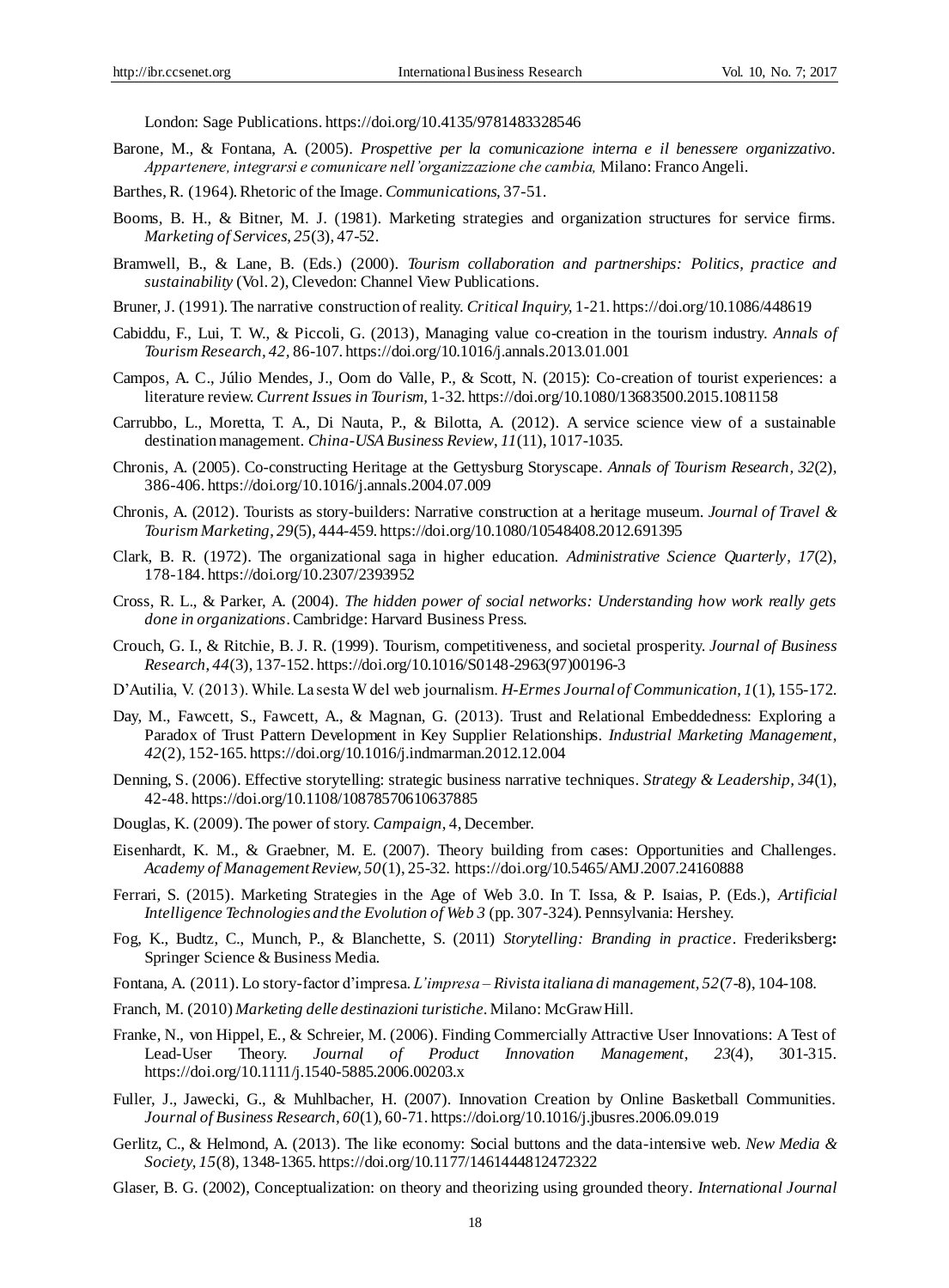*of Qualitative Methods, 1*(2), 1-31. https://doi.org/10.1177/160940690200100203

- Greimas, A. J. (1984) *Del senso II. Narratività, modalità, passioni*. Bologna: Bompiani.
- Grönroos, C. (2008). Service logic revisited: who creates value? And who co-creates?. *European Business Review*, *20*(4), 298-314. https://doi.org/10.1108/09555340810886585
- Grönroos, C. (2011). A Service Perspective on Business Relationships: The Value Creation, Interaction and Marketing Interface. *Industrial Marketing Management, 40*(2), 240-247. https://doi.org/10.1016/j.indmarman.2010.06.036
- Herskovitz, S., & Crystal, M. (2010). The essential brand persona: storytelling and branding. *Journal of Business Strategy*, *31*(3), 21-28. https://doi.org/10.1108/02756661011036673
- Hsu, S. Y., Dehuang, N., & Woodside, A. G. (2009). Storytelling research of consumers' self-reports of urban tourism experiences in China. *Journal of Business Research*, *62*(12), 1223-1254. https://doi.org/10.1016/j.jbusres.2008.11.006
- Iazzi, A., Rosato, P., & Gravili, S. (2015). Competitive processes in tourism destinations: the role of intangible assets. *International Journal of Management Cases, 17*(4), 134-148.
- Jenkins, H. (2006). *Convergence culture: Where old and new media collide.* New York: New York University Press.
- Kent, M. L., & Taylor, M. (1998). Building dialogic relationships through the World Wide Web. *Public Relations Review*, *24*(3), 321-334. https://doi.org/10.1016/S0363-8111(99)80143-X
- Kim, H., & Jamal, T. (2007). Touristic quest for existential authenticity. *Annals of Tourism Research*, *34*(1), 181-201. https://doi.org/10.1016/j.annals.2006.07.009
- Latour, B. (2005). *Reassembling the social: An introduction to actor-network-theory,* Oxford: Oxford University Press.
- Levi-Strauss, C. (1964). *Il pensiero selvaggio.* Milano: Il Saggiatore.
- Lichrou, M., O'Malley, L., & Patterson, M. (2008). Place-product or place-narrative(s)? Perspectives in the Marketing of Tourism Destinations. *Journal of Strategic Marketing*, *16*(1), 27-39. https://doi.org/10.1080/09652540701794429
- Lucarelli, A., & Olof Berg, P. (2011). City branding: a state-of-the-art review of the research domain. *Journal of place management and development, 4*(1), 9-27. https://doi.org/10.1108/17538331111117133
- Lugosi, P. (2014). Mobilising identity and culture in experience co-creation and venue operation". *Tourism Management*, *40*(February), 165-179. https://doi.org/10.1016/j.tourman.2013.06.005
- Lugosi, P., & Erdélyi, P. (2009). From marketing to market practices: assembling the ruin bars of Budapest. In A. Fyall, M. Kozak, L. Andreu, J. Gnoth, & S.S. Lebe (Eds.), *Marketing innovations for sustainable destinations: Operations, interactions, experiences* (pp. 299-310). Home Close, Oxford: Goodfellows Publishers.
- Lundby, K. (2008). *Digital storytelling, mediatized stories: Self-representations in new media*. Bern: Peter Lang Publishing.
- Lusch, R. F., & Vargo, S. L. (Eds.) (2006). *The Service-Dominant Logic of marketing*. Armonk, NY: M.E. Sharpe.
- Martin, D., & Woodside, A. G. (2011). Storytelling research on international visitors: Interpreting own experiences in Tokyo. *Qualitative Market Research: An International Journal*, *14*(1), 27-54. https://doi.org/10.1108/13522751111099319
- McCabe, S., & Foster, C. (2006). The role and function of narrative in tourist interaction. *Journal of Tourism and Cultural Change*, *4*(3), 194-215. https://doi.org/10.2167/jtcc071.0
- McGregor, I., & Holmes, J. G. (1999). How storytelling shapes memory and impressions of relationship events over time. *Journal of Personality and Social Psychology*, *76*(3), 403-419. https://doi.org/10.1037/0022-3514.76.3.403
- Mitroff, I. I., & Kilmann, R. H. (1976). On organization stories: An approach to the design and analysis of organizations through myths and stories. In R.H. Kilmann, L.R. Poundy, & D.P. Slevin (Eds.). The management of organization design (Vol. 1, pp. 189-207). New York: North Holland.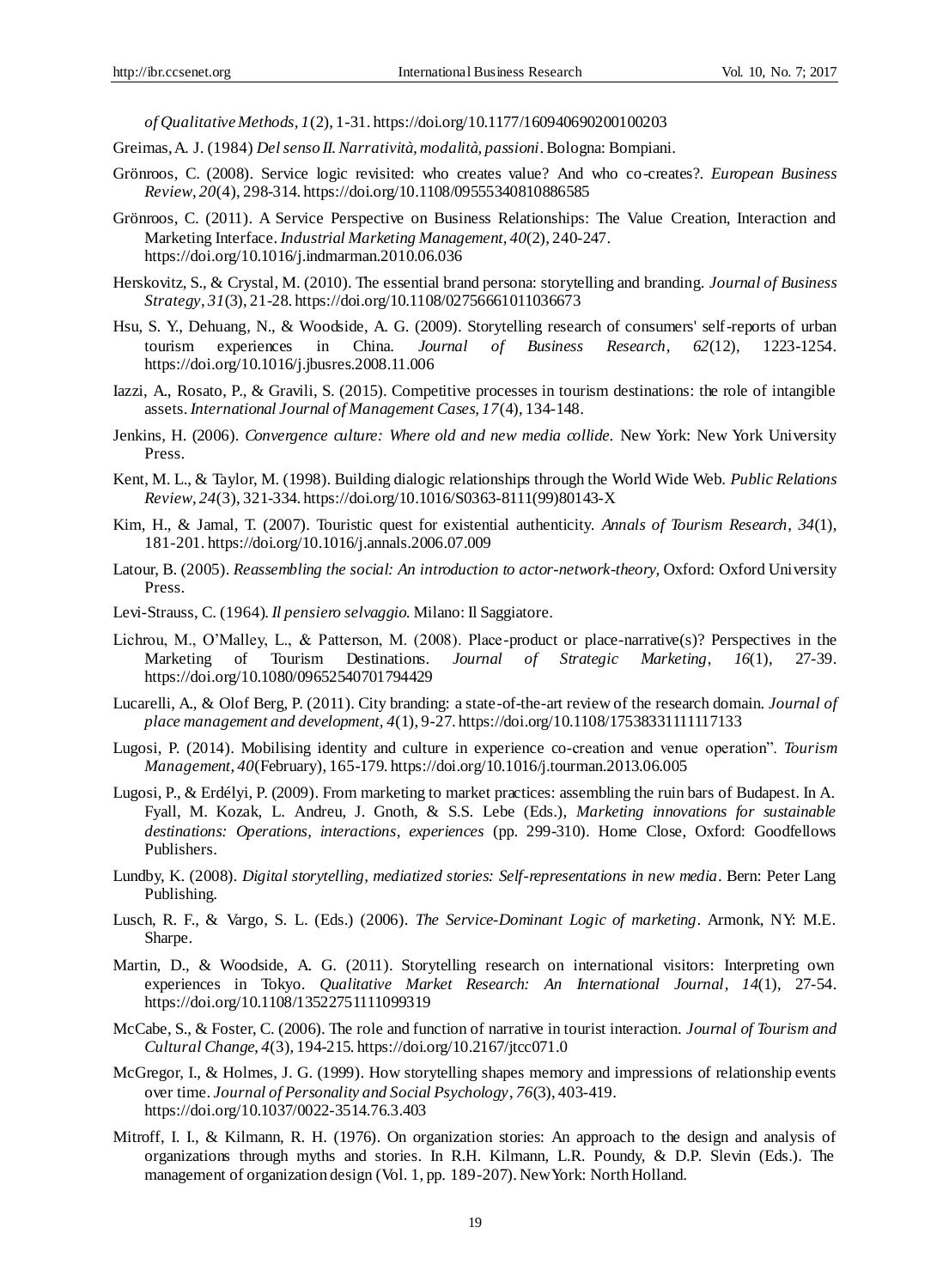- Moffit, S., &, Dover, M. (2012). *Wiki brands. Reinventa il business nell'era della partecipazione.* Milano: Franco Angeli.
- Mossberg, L. (2008). Extraordinary Experiences through Storytelling, *Scandinavian Journal of Hospitality and Tourism*, *8*(3), 195-210. https://doi.org/10.1080/15022250802532443
- Mossberg, L., Therkelsen, A., Huijbens, E. H., Björk, P., & Olssen, A. K. (2010) *Storytelling and destination development*. Oslo: Norden Nordic Innovation Centre.
- National Storytelling Network. (2011). *What is Storytelling?* Retrieved from <http://www.storynet.org/resources/whatisstorytelling.html>
- Novelli, M., Schmitz, B., & Spencer, T. (2006). Networks, clusters and innovation in tourism: A UK experience". *Tourism Management*, *27*(6), 1141-1152. https://doi.org/10.1016/j.tourman.2005.11.011
- Papadatos, C. (2006). The art of storytelling: how loyalty marketers can build emotional connections to their brands. *Journal of Consumer Marketing*, *23*(7), 382-384. https://doi.org/10.1108/07363760610712902
- Payne, A. F., Storbacka, K., & Frow, P. (2008), Managing the co-creation of value. *Journal of the Academic Marketing Science*, *36*, 83-96. https://doi.org/10.1007/s11747-007-0070-0
- Pera, R. (2014). Empowering the new traveller: Storytelling as a co-creative behaviour in tourism. *Current Issues in Tourism*, 1-8.
- Pine, J., & Gilmore, J. H. (1998). Welcome to the experience economy. *Harvard Business Review*, *76*(4), 97-107.
- Polese, F., & Di Nauta, P. (2013). A viable systems approach to relationship management in SD logic and service science. *Business Administration Review, 73*(2), 113-129.
- Prahalad, C. K., & Ramaswamy, V. (2004). Co-creation experiences: The next practice in value creation. *Journal of interactive marketing*, *18*(3), 5-14. https://doi.org/10.1002/dir.20015
- Prebensen, N. K., Chen, J. S., & Uysal, M. (2014). *Creating experience value in tourism*, Boston: Cabi. https://doi.org/10.1079/9781780643489.0000
- Prebensen, N. K., Kim, H., & Uysal, M. (2016). Cocreation as Moderator between the Experience Value and Satisfaction Relationship. *Journal of travel research*, *55*(7), 934-945. https://doi.org/10.1177/0047287515583359
- Rasmussen, L. B. (2005). *The narrative aspect of scenario building. How story telling may give people a memory of the future,* New York, NY: Springer-Verlag.
- Roberts, K. (2005). *Lovemarks. Il futuro oltre i brands.* Milano: Mondadori.
- Roseira, C., & Brito, C. (2014). Managing Value Co-Creation through Interfaces with Suppliers. *International Business Research*, *7*(4), 11-30. https://doi.org/10.5539/ibr.v7n4p11
- Russo, S. E., Colurcio, M., & Melia, M. (2013). Storytelling and web communication. *Mercati e competitività*, *1*, 97-117.
- Ryan, C. (2002). Equity, management, power sharing and sustainability: Issues of the 'new tourism'. *Tourism Management*, *23*(1), 17-26. https://doi.org/10.1016/S0261-5177(01)00064-4
- Saxena, G. (2005). Relationships, networks, and the learning regions: case evidence from the Peak District National Park. *Tourism Management, 26*(2), 277-289. https://doi.org/10.1016/j.tourman.2003.11.013
- Shaw, G., Bailey, A., & Williams, A. (2011). Aspects of service-dominant logic and its implications for tourism management: Examples from the hotel industry. *Tourism Management*, *32*(2), 207-214. https://doi.org/10.1016/j.tourman.2010.05.020
- Snowden, D. J. (2001). Simple but not Simplistic: the Art and Science of Story. *Strategic Communication Management, 4*, 1-7.
- Suvantola, J. (2002) *Tourist's Experience of Place.* Farnham: Ashgate Publishing.
- Tan, S. K., Kung, S. F., & Luh, D. B. (2013). A model of 'creative experience' in creative tourism. *Annals of Tourism Research*, *41*, April, 153-174. https://doi.org/10.1016/j.annals.2012.12.002
- Therkelsen, A., Halkier, H., & Jensen, O. B. (2010). Branding Aalborg: Building Community or Selling Plance?. In **G.** Ashworth, & M. Kavaratzis (Eds.),*Towards Effective Plance Brand Management*. Cheltenham, UK: Edward Elgar Publishing. https://doi.org/10.4337/9781849806398.00014